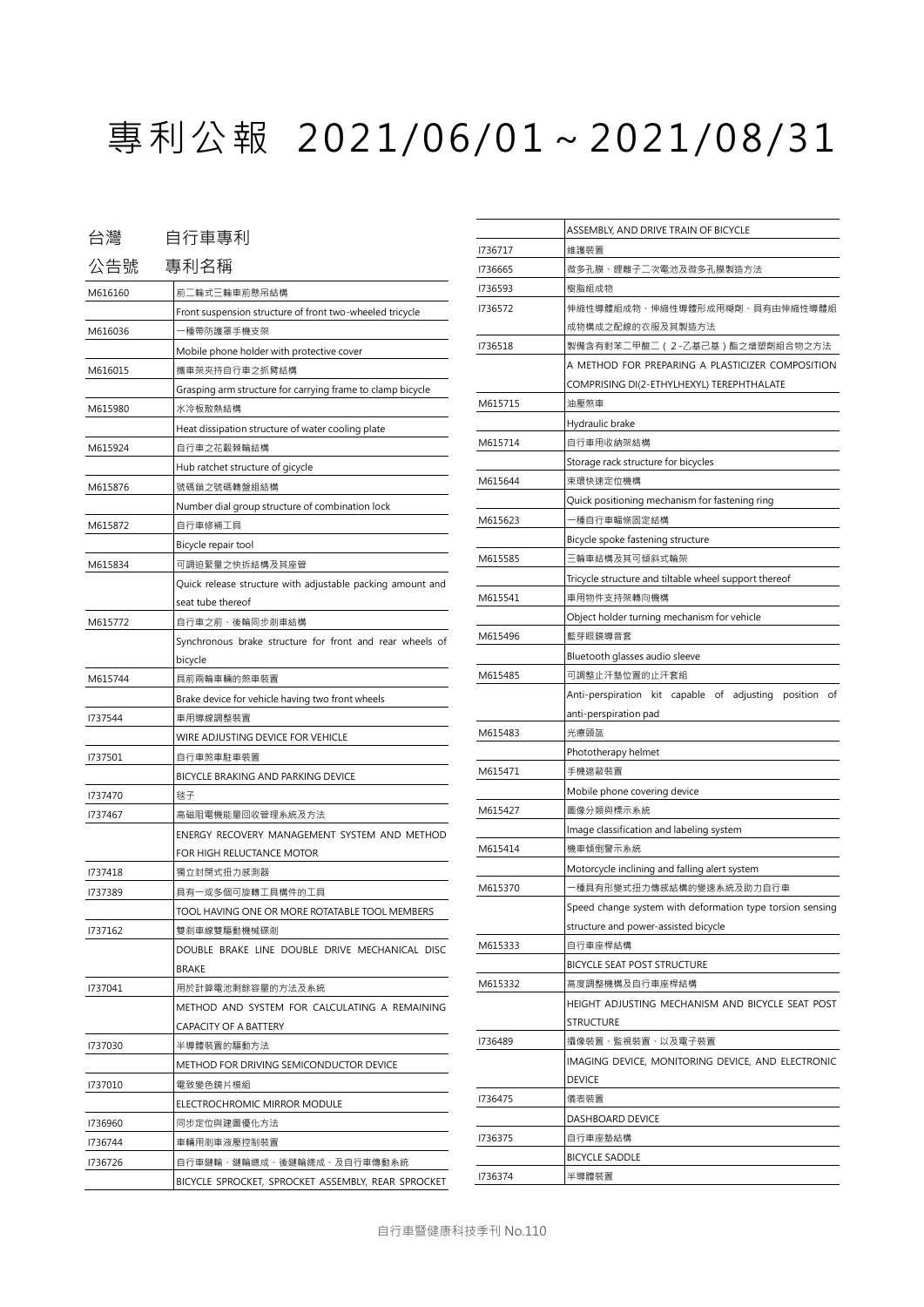

|         | SEMICONDUCTOR DEVICE                                         |  |
|---------|--------------------------------------------------------------|--|
| 1736369 | 電容耦合式多工感測裝置與感測方法                                             |  |
|         | CAPACITANCE-COUPLED MULTIPLEX SENSING DEVICE AND             |  |
|         | SENSING METHOD                                               |  |
| 1736363 | 伸縮性導體片及伸縮性導體片形成用糊劑                                           |  |
| 1736322 | 速克達型機車                                                       |  |
| 1736261 | 產品處理設備                                                       |  |
|         | PRODUCT HANDLING APPARATUS                                   |  |
| 1736236 | 載貨自行車                                                        |  |
|         | CARGO BIKE                                                   |  |
| 1736199 | 線材連接裝置及其固定組件                                                 |  |
|         | WIRE CONNECTING DEVICE AND FIXING ASSEMBLY                   |  |
|         | THEREOF                                                      |  |
| 1736185 | 用於腳位連接的自動修正方法以及馬達驅動裝置                                        |  |
|         | automatic correction method for Pin connection               |  |
|         | AND MOTOR DRIVING DEVICE                                     |  |
| 1736142 | 應用於自行車之風速檢測系統                                                |  |
| 1736102 | 騎乘姿勢評估方法                                                     |  |
| 1736045 | 嵌入式計算裝置管理                                                    |  |
|         | EMBEDDED COMPUTING DEVICE MANAGEMENT                         |  |
| 1736038 | 半導體裝置及包括該半導體裝置的電子裝置                                          |  |
|         | SEMICONDUCTOR DEVICE AND ELECTRONIC DEVICE                   |  |
|         | INCLUDING THE SEMICONDUCTOR DEVICE                           |  |
| 1735985 | 密封裝置                                                         |  |
|         | <b>SEALING DEVICE</b>                                        |  |
| 1735832 | 跑步機                                                          |  |
|         | TREADMILL                                                    |  |
| 1735815 | 車輛                                                           |  |
| 1735810 | 樹脂組成物之製造方法                                                   |  |
| 1735796 | 用於自行車之可調整總成                                                  |  |
|         | ADJUSTABLE ASSEMBLY FOR A BICYCLE                            |  |
| 1735785 | 自行車用控制裝置                                                     |  |
| 1735773 | 自行車用鏈輪及自行車用鏈輪組件                                              |  |
| 1735713 | 自行車曲柄總成                                                      |  |
|         | <b>BICYCLE CRANK ASSEMBLY</b>                                |  |
| 1735637 | 具有排氣孔之腳踏車坐墊                                                  |  |
|         | BICYCLE SEAT WITH VENTS                                      |  |
| 1735636 | 特別適用於自行車的輪轂                                                  |  |
|         | HUB, IN PARTICULAR FOR BICYCLES                              |  |
| M615271 | 座管定位機構                                                       |  |
|         | Seat tube positioning mechanism                              |  |
| M615227 | 行車紀錄器裝載架                                                     |  |
|         | Mounting frame of driving recorder                           |  |
| M615216 | 可組合擴充之獎牌展示架                                                  |  |
|         | Combinable and expandable medal display stand                |  |
| M615161 | 隱藏式鏈條拆卸工具結構                                                  |  |
|         | Hidden chain disassembly tool structure                      |  |
| M615154 | 油眼組成結構及具有油眼組成結構之煞車組成                                         |  |
|         | Oil sight glass assembly structure and brake assembly having |  |
|         | the same                                                     |  |
| M615077 | 連桿式避震座桿                                                      |  |
|         | Link type shock absorbing seat post                          |  |
| M615040 | 商用拒馬改良結構                                                     |  |
|         | Commercial abatis improved structure                         |  |
| M615016 | 自行車安全帽                                                       |  |
|         | Bicycle helmet                                               |  |

| M615013                                    | 自行車用之迫緊裝置                                           |  |  |
|--------------------------------------------|-----------------------------------------------------|--|--|
|                                            | Pressing device for bicycles                        |  |  |
| 1735402                                    | -體式浮動碟                                              |  |  |
| M614966                                    | 智慧型自行車車尾燈                                           |  |  |
|                                            | Smart bicycle taillight                             |  |  |
| 1735362                                    | 訓練人員判斷道路設施性能的虛擬實境設備及其方法                             |  |  |
|                                            | APPARATUS FOR TRAINING PERSON TO<br>EVALUATE        |  |  |
|                                            | PERFORMANCE OF ROAD FACILITY AND METHOD THEREOF     |  |  |
| 1735339                                    | 流體壓力感測裝置及防鎖死煞車組件                                    |  |  |
|                                            | HYDRAULIC PRESSURE SENSING DEVICE AND ANTI-LOCK     |  |  |
|                                            | <b>BRAKING ASSEMBLY</b>                             |  |  |
| 1735321                                    | 電動自行車防鎖死煞車系統 ( ABS ) 之車首集成套件                        |  |  |
| 1735230                                    | 變速操作裝置                                              |  |  |
|                                            | BICYCLE SHIFT OPERATING DEVICE                      |  |  |
| 1735201                                    | 軌道車廂的車端牆顯示裝置                                        |  |  |
|                                            | VEHICLE END WALL DISPLAY DEVICE FOR RAILWAY VEHICLE |  |  |
| 1735134                                    | 鎖頭裝置                                                |  |  |
|                                            | <b>LOCK DEVICE</b>                                  |  |  |
| 1735104                                    | 用於蓄電裝置的電極                                           |  |  |
|                                            | ELECTRODE FOR POWER STORAGE DEVICE                  |  |  |
| 1735103                                    | 用於蓄電裝置的電極                                           |  |  |
|                                            | ELECTRODE FOR POWER STORAGE DEVICE                  |  |  |
| 1735022                                    | 語意地圖定向裝置、方法及機器人                                     |  |  |
|                                            | SEMANTIC MAP ORIENTING DEVICE, METHOD AND ROBOT     |  |  |
| 1734960                                    | 鎳鈷鋁三元鋰離子電池正極材料、其製備方法和用途、以及鋰離子                       |  |  |
| 電池                                         |                                                     |  |  |
| 1734941                                    | 用於監控交通壅塞的系統和方法                                      |  |  |
| SYSTEMS AND METHODS FOR MONITORING TRAFFIC |                                                     |  |  |
|                                            | CONGESTION                                          |  |  |
| 1734911                                    | 環氧樹脂組成物、預浸體、纖維強化複合材料及其製造方法                          |  |  |
| 1734910                                    | 自行車懸吊組件及分析裝置                                        |  |  |
|                                            | BICYCLE SUSPENSION COMPONENT AND ANALYSIS DEVICE    |  |  |
| M614898                                    | 自行車用駐車架固定結構                                         |  |  |
|                                            | Kickstand fixing structure for bicycle              |  |  |
| M614798                                    | 駐車架                                                 |  |  |
|                                            | Parking frame                                       |  |  |
| M614729                                    | 健身車阻力調節裝置                                           |  |  |
|                                            | Resistance adjusting device for exercise bike       |  |  |
| M614697                                    | 後照鏡角度調整裝置                                           |  |  |
| Rear-view mirror angle adjustment device   |                                                     |  |  |
| M614686                                    | 具自動校正之雷達裝置                                          |  |  |
|                                            | Radar device with automatic calibration             |  |  |
| M614678                                    | 平面齒與螺旋花轂結構                                          |  |  |
|                                            | Plane tooth and spiral hub structure                |  |  |
| M614668                                    | 座管的上管之改良結構                                          |  |  |
|                                            | Improved top tube structure of seat tube            |  |  |
| M614658                                    | 車輛之第二警示系統                                           |  |  |
|                                            | Second warning system of vehicle                    |  |  |
|                                            |                                                     |  |  |
|                                            |                                                     |  |  |

| 電動車專利(電動自行車、滑板車)<br>台灣 |
|------------------------|
|------------------------|

| 公告號     | 專利名稱                                           |
|---------|------------------------------------------------|
| M615997 | 具熱失控防護的電池模組                                    |
|         | BATTERY MODULE WITH THERMAL RUNAWAY PROTECTION |
| M615906 | 用於載具之旋轉貨架                                      |
|         |                                                |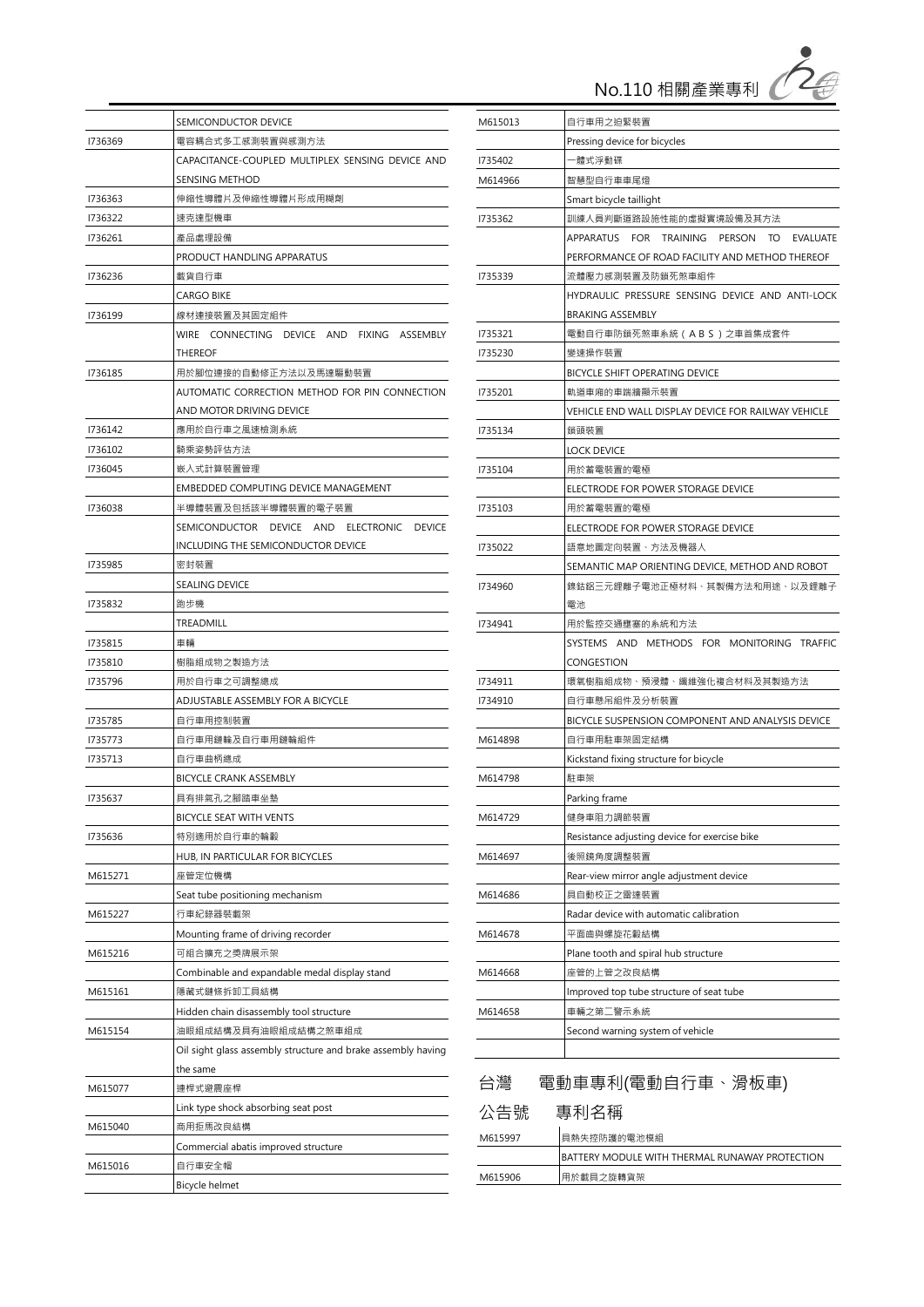

|         | Rotary cargo rack for vehicle                                 |  |
|---------|---------------------------------------------------------------|--|
| M615834 | 可調迫緊量之快拆結構及其座管                                                |  |
|         | Quick release structure with adjustable packing amount and    |  |
|         | seat tube thereof                                             |  |
| M615826 | 用於載具之活動貨架                                                     |  |
|         | Movable carrying rack for vehicle                             |  |
| M615785 | 抗電磁波洩漏波導管                                                     |  |
|         | ANTI-ELECTROMAGNETIC WAVE LEAKAGE (AEWL) WAVEGUIDE            |  |
| M615781 | 變椅式電動床                                                        |  |
|         | Deformable chair type electric bed                            |  |
| M615751 | 電動車動力控制單元的散熱構造                                                |  |
|         | Heat dissipation structure for power control unit of electric |  |
|         | vehicle                                                       |  |
| 1737467 | 高磁阻電機能量回收管理系統及方法                                              |  |
|         | ENERGY RECOVERY MANAGEMENT SYSTEM AND METHOD                  |  |
|         | FOR HIGH RELUCTANCE MOTOR                                     |  |
| 1737386 | 光學收發模組及光纖纜線模組                                                 |  |
|         | AN OPTICAL TRANSCEIVER MODULE AND AN OPTICAL CABLE            |  |
|         | MODULE                                                        |  |
| 1737346 | 承載組件                                                          |  |
|         | <b>BEARING ASSEMBLY</b>                                       |  |
| 1737051 | 基於車聯網通訊之車輛預警的方法、遠程信息處理控制單元及裝置                                 |  |
|         | VEHICLE WARNING METHOD, TELEMATICS CONTROL UNIT               |  |
|         | AND DEVICE BASED ON VEHICLE (V2X) COMMUNICATIONS              |  |
| 1737041 | 用於計算電池剩餘容量的方法及系統                                              |  |
|         | METHOD AND SYSTEM FOR CALCULATING A REMAINING                 |  |
|         | CAPACITY OF A BATTERY                                         |  |
| 1737019 | 馬達定子配線結構                                                      |  |
|         | WIRING STRUCTURE OF MOTOR STATOR                              |  |
| 1736788 | 標的跟隨載具                                                        |  |
|         | TARGET-FOLLOWING CARRIER                                      |  |
| 1736717 | 維護裝置                                                          |  |
| M615715 | 油壓煞車                                                          |  |
|         | Hydraulic brake                                               |  |
| M615698 | 電動交通工具之分時共享充電控制系統及設備                                          |  |
|         | TIME SHARE CONTROL SYSTEM AND APPARATUS FOR                   |  |
|         | ELECTRIC VEHICLES TO SHARE CHARGE                             |  |
| M615620 | 熱電儲能裝置                                                        |  |
|         | Thermoelectric energy storage device                          |  |
| M615554 | 車用充電裝置                                                        |  |
|         | CHARGING DEVICE FOR ELECTRIC VEHICLE                          |  |
| M615409 | 調控車門開闔之安全扣                                                    |  |
|         | Safety lock for controlling automobile door opening and       |  |
|         | closing                                                       |  |
| M615370 | —種具有形變式扭力傳感結構的變速系統及助力自行車                                      |  |
|         | Speed change system with deformation type torsion sensing     |  |
|         | structure and power-assisted bicycle                          |  |
| 1736489 | 攝像裝置、監視裝置、以及電子裝置                                              |  |
|         | IMAGING DEVICE, MONITORING DEVICE, AND ELECTRONIC             |  |
|         | <b>DEVICE</b>                                                 |  |
| 1736477 | 串聯式雜訊吸收電路                                                     |  |
|         | SERIES NOSIE ABSORPTION CIRCUIT                               |  |
| 1736475 | 儀表裝置                                                          |  |
|         | DASHBOARD DEVICE                                              |  |
| 1736373 | 動態電池健康程度偵測方法                                                  |  |
|         | DYNAMIC BATTERY HEALTH DETECTION METHOD                       |  |

| 1736322 | 速克達型機車                                                                                     |  |  |
|---------|--------------------------------------------------------------------------------------------|--|--|
| 1736310 | 汽車落水逃生系統及其超音波構件                                                                            |  |  |
| 1736292 | 氧化鋁粉末、樹脂組成物、散熱零件、以及被覆氧化鋁粒子之製造方                                                             |  |  |
|         | 法                                                                                          |  |  |
|         | ALUMINA POWDER, RESIN COMPOSITION, HEAT DISSIPATION                                        |  |  |
|         | MEMBER, AND METHOD FOR MANUFACTURING COATED                                                |  |  |
|         | <b>ALUMINA PARTICLES</b>                                                                   |  |  |
| 1736255 | 無方向性電磁鋼板及其製造方法                                                                             |  |  |
| 1736185 | 用於腳位連接的自動修正方法以及馬達驅動裝置                                                                      |  |  |
|         | AUTOMATIC CORRECTION METHOD FOR PIN CONNECTION                                             |  |  |
|         | AND MOTOR DRIVING DEVICE                                                                   |  |  |
| 1736105 | 二次電池用負極材料、二次電池用負極及二次電池                                                                     |  |  |
|         | ANODE MATERIAL FOR SECONDARY BATTERY, ANODE FOR<br>SECONDARY BATTERY AND SECONDARY BATTERY |  |  |
| 1736015 | 電動車坐墊鎖                                                                                     |  |  |
|         |                                                                                            |  |  |
| 1735854 | SEAT LOCK FOR AN ELECTRIC SCOOTER<br>過度電性應力監控/保護裝置                                         |  |  |
|         | ELECTRICAL OVERSTRESS MONITOR/PROTECTION DEVICE                                            |  |  |
| 1735836 | 電池單元、電池模組及汽車                                                                               |  |  |
|         | BATTERY UNIT, BATTERY MODULE AND CAR                                                       |  |  |
| 1735815 | 車輛                                                                                         |  |  |
| 1735785 | 自行車用控制裝置                                                                                   |  |  |
| M615315 | 省力駐車裝置                                                                                     |  |  |
|         | Force-saving parking device                                                                |  |  |
| M615304 | 軟板式霍爾感測器                                                                                   |  |  |
|         | Soft plate Hall sensor                                                                     |  |  |
| M615177 | 移動式充電裝置管理系統                                                                                |  |  |
|         | Mobile charging device management system                                                   |  |  |
| M615134 | 車用吊架裝置                                                                                     |  |  |
|         | Vehicle hoisting rack device                                                               |  |  |
| M615124 | 電動車之共享停車系統                                                                                 |  |  |
|         | Shared parking system for electric vehicles                                                |  |  |
| M615066 | 停車場管理系統及主控裝置                                                                               |  |  |
|         | PARKING LOT MANAGEMENT<br>SYSTEM<br>AND<br>MASTER                                          |  |  |
|         | CONTROLLING APPARATUS                                                                      |  |  |
| M615053 | 可調變電容值之自動匹配無線充電裝置                                                                          |  |  |
|         | Capacitance-adjustable automatic matching wireless charging                                |  |  |
|         | device                                                                                     |  |  |
| M615013 | 自行車用之迫緊裝置                                                                                  |  |  |
|         | Pressing device for bicycles                                                               |  |  |
| M615009 | 電動軌道車                                                                                      |  |  |
|         | Electric rail car                                                                          |  |  |
| M614997 | 水產運輸供氣設備                                                                                   |  |  |
|         | Aquatic products transportation gas supply apparatus                                       |  |  |
| 1735326 | 電動車充電之充電管理系統及方法                                                                            |  |  |
|         | CHARGING MANAGEMENT SYSTEMS AND METHODS FOR                                                |  |  |
|         | ELECTRIC VEHICLE CHARGING                                                                  |  |  |
| 1735321 | 電動自行車防鎖死煞車系統 ( ABS ) 之車首集成套件                                                               |  |  |
| 1735223 | 馬達控制裝置、陷波濾波器調整裝置、陷波濾波器調整方法                                                                 |  |  |
| 1735104 | 用於蓄電裝置的電極                                                                                  |  |  |
|         | ELECTRODE FOR POWER STORAGE DEVICE                                                         |  |  |
| 1735103 | 用於蓄電裝置的電極                                                                                  |  |  |
|         | ELECTRODE FOR POWER STORAGE DEVICE                                                         |  |  |
| 1735037 | 中繼供電站之導航方法及系統                                                                              |  |  |
| 1734960 | 鎳鈷鋁三元鋰離子電池正極材料、其製備方法和用途、以及鋰離子電                                                             |  |  |
|         | 池                                                                                          |  |  |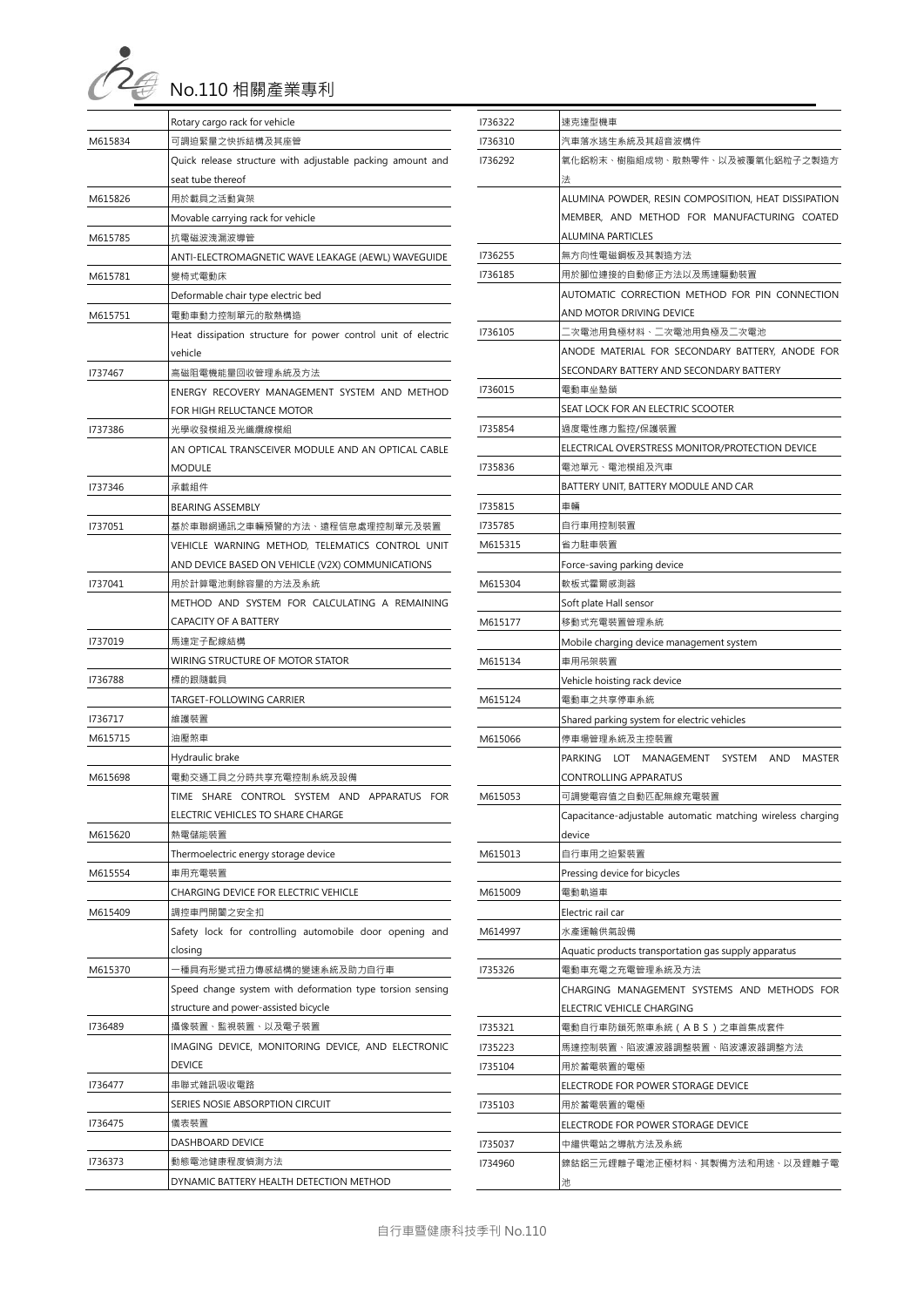No.110 相關產業專利

Ź

| 1734941                                                     | 用於監控交通壅塞的系統和方法                                                 |  |  |  |
|-------------------------------------------------------------|----------------------------------------------------------------|--|--|--|
|                                                             | SYSTEMS AND METHODS FOR MONITORING TRAFFIC                     |  |  |  |
|                                                             | CONGESTION                                                     |  |  |  |
| 1734933                                                     | 電源控制器、供電系統及其控制方法                                               |  |  |  |
|                                                             | POWER CONTROLLER, POWER SUPPLY SYSTEM AND CONTROL              |  |  |  |
|                                                             | <b>METHOD THEREOF</b>                                          |  |  |  |
| 1734880                                                     | 電池單元及電池組                                                       |  |  |  |
|                                                             | BETTERY CELL AND BETTERY PACK                                  |  |  |  |
| M614919                                                     | 電動車之輔助電能系統                                                     |  |  |  |
|                                                             | Auxiliary power system of electric vehicles                    |  |  |  |
| M614769                                                     | 智能充電櫃及充電站                                                      |  |  |  |
|                                                             | Intelligent charging cabinet and charging station              |  |  |  |
| M614767                                                     | 車用斷熱吸音結構                                                       |  |  |  |
|                                                             | Heat-insulating and sound-absorbing structure for vehicle      |  |  |  |
| M614697                                                     | 後照鏡角度調整裝置                                                      |  |  |  |
|                                                             | Rear-view mirror angle adjustment device                       |  |  |  |
| M614686                                                     | 具自動校正之雷達裝置                                                     |  |  |  |
|                                                             | Radar device with automatic calibration                        |  |  |  |
| M614633                                                     | 行動監理裝置                                                         |  |  |  |
|                                                             | A MOBILE DEVICE WITH MOTOR VEHICLES OFFICE                     |  |  |  |
| 1734663                                                     | 半導體裝置、成像裝置及電子裝置                                                |  |  |  |
|                                                             | SEMICONDUCTOR DEVICE, IMAGING DEVICE,<br><b>AND</b>            |  |  |  |
|                                                             | ELECTRONIC DEVICE                                              |  |  |  |
| 1734657                                                     | 燃料電池能源循環利用系統                                                   |  |  |  |
| M614555                                                     | 可設定充電容量的電動車充電控制系統及電動車充電設定裝置                                    |  |  |  |
| Electric vehicle charging control system capable of setting |                                                                |  |  |  |
|                                                             | charging capacity and electric vehicle charging setting device |  |  |  |
| M614552                                                     | 電動車之電池及其電池系統                                                   |  |  |  |
|                                                             | Electric vehicle battery and battery system thereof            |  |  |  |
| M614546                                                     | 智慧型充電設備以及智慧型能源補充設備                                             |  |  |  |
|                                                             | INTELLIGENT CHARGING DEVICE AND INTELLIGENT ENERGY             |  |  |  |
|                                                             | <b>SUPPLEMENT DEVICE</b>                                       |  |  |  |
| 1734462                                                     | 自黏塗膜電磁鋼片之快速熱壓合評估方法                                             |  |  |  |
|                                                             | METHOD FOR EVALUATING RAPID HOT-COMPRESSION                    |  |  |  |
|                                                             | ELECTROMAGNETIC STEEL PLATE HAVING SELF-BONDING                |  |  |  |
|                                                             | COATED SURFACE                                                 |  |  |  |
| 1734430                                                     | 交/直流漏電偵測迴路                                                     |  |  |  |
| 1734386                                                     | 種具有時變責任週期之電池平衡器                                                |  |  |  |
| 1734143                                                     | 多功能聯合制動系統裝置                                                    |  |  |  |
|                                                             | MULTIFUNCTION COMBINED BRAKE SYSTEM DEVICE                     |  |  |  |
| 1734017                                                     | 自行車用組件                                                         |  |  |  |
| 1733998                                                     | LGPS 系固體電解質之製造方法                                               |  |  |  |
| 1733726                                                     | 蜂窩狀石墨烯薄膜                                                       |  |  |  |
|                                                             | CELLULAR GRAPHENE FILMS                                        |  |  |  |
| M614394                                                     | 寵物助行車                                                          |  |  |  |
|                                                             | Pet wheel chair                                                |  |  |  |
| M614284                                                     | 後照行車顯示設備                                                       |  |  |  |
|                                                             | Rear-view driving display equipment                            |  |  |  |
| M614256<br>電動車輛之電源整合系統                                      |                                                                |  |  |  |
|                                                             | Power integration system of electric vehicles                  |  |  |  |
| 1733637                                                     | 包覆式鉛蓄電池用集電體、包覆式鉛蓄電池用正極板、及包覆式鉛蓄                                 |  |  |  |
|                                                             | 電池                                                             |  |  |  |
| 1733549                                                     | 自行車用控制裝置及包含該裝置的自行車用控制系統                                        |  |  |  |
| 1733548                                                     | 自行車用控制裝置及包含該裝置的自行車用控制系統                                        |  |  |  |
| 1733468                                                     | 提升高電子移動率電晶體的崩潰電壓之結構                                            |  |  |  |
|                                                             | A STRUCTURE TO INCREASE BREAKDOWN VOLTAGE OF HIGH              |  |  |  |

|                                      | ELECTRON MOBILITY TRANSISTOR                                    |  |
|--------------------------------------|-----------------------------------------------------------------|--|
| 1733369                              | 電源端子接線裝置及其方法                                                    |  |
|                                      | POWER TERMINAL WIRE-CONNECTION DEVICE AND METHOD                |  |
|                                      | THEREOF                                                         |  |
| 1733347                              | 連接器及電動自行車                                                       |  |
|                                      | CONNECTOR AND ELECTRIC BICYCLE                                  |  |
| 1733206                              | 自行車電子換檔裝置                                                       |  |
|                                      | ELECTRONICALLY SHIFTING GEARS DEVICE FOR BICYCLES               |  |
| 1733169                              | 電池充電裝置                                                          |  |
|                                      | <b>BATTERY CHARGING DEVICE</b>                                  |  |
| 1733156                              | 具可變結構定子之多段驅動永磁同步馬達                                              |  |
|                                      | MULTISTAGE DRIVING PERMANENT MAGNET SYNCHRONOUS                 |  |
|                                      | MOTOR WITH VARIABLE STRUCTURE STATOR                            |  |
| 1733032                              | 液壓操作系統                                                          |  |
|                                      | HYDRAULIC OPERATING SYSTEM                                      |  |
| 1732997                              | 銅鈦鋁接合體、絕緣電路基板、附散熱塊絕緣電路基板、功率模組、                                  |  |
|                                      | LED模組、熱電模組                                                      |  |
|                                      | COPPER/TITANIUM/ALUMINUM BONDED BODY, INSULATING                |  |
|                                      | CIRCUIT SUBSTRATE, INSULATING CIRCUIT SUBSTRATE WITH            |  |
|                                      | SINK, POWER MODULE, LED MODULE AND<br>HEAT                      |  |
|                                      | THERMOELECTRIC MODULE                                           |  |
| 1732978                              | 自行車用驅動單元及具有此單元之自行車用驅動系統                                         |  |
| 1732913                              | 自行車用控制裝置                                                        |  |
| M613943                              | 具導熱及防延燒之電池模組結構                                                  |  |
|                                      | Battery module structure with heat conduction and fire          |  |
|                                      | spreading prevention                                            |  |
| M613885                              | 鍘刀式電動車及其防水電池接口                                                  |  |
|                                      | Blade type electric vehicle and waterproof battery port thereof |  |
| 1732694                              | 電極材料與具有所述電極材料的鋰離子儲能裝置                                           |  |
|                                      | ELECTRODE MATERIAL AND LITHIUM-ION ENERGY STORAGE               |  |
| DEVICE HAVING THE ELECTRODE MATERIAL |                                                                 |  |
| 1732496                              | 具管理模組的電池系統                                                      |  |
| 1732480                              | 電力發電循環應用儲存系統                                                    |  |
|                                      | ELECTRIC POWER GENERATION CYCLE APPLICATION STORAGE             |  |
|                                      | SYSTEM                                                          |  |
| 1732473                              | 形成晶粒結構的方法及晶粒結構                                                  |  |
|                                      | METHOD OF FORMING DICE AND STRUCTURE OF DIE                     |  |
| 1732199                              | 驅動裝置、電動車輛以及驅動裝置的控制方法                                            |  |
| 1732193                              | 伺服器、管理裝置及管理系統                                                   |  |
| 1731963                              | 輪轂和車輪 (二)                                                       |  |
|                                      | HUB AND WHEEL                                                   |  |
| M613799                              | 儀表式行車紀錄器                                                        |  |
|                                      | Dashboard type driving recorder                                 |  |
| M613795                              | 電動輔助自行車馬達傳輸線組                                                   |  |
|                                      | Motor transmission line set of electric auxiliary bicycle       |  |
| M613717                              | 移動式加氫設備                                                         |  |
|                                      | Mobile hydrogenation equipment                                  |  |
| M613661                              | 電動自行車之車架結構                                                      |  |
|                                      | Frame structure of electric bicycle                             |  |
| M613442                              | 車輛馬達結構                                                          |  |
|                                      | Vehicle motor structure                                         |  |
| M613394                              | 防止開關入水誤動作的保護裝置及阻抗處理電路                                           |  |
|                                      | circuit for<br>Protective device and impedance processing       |  |
|                                      | preventing water entry due to switch malfunction                |  |
| 1731719                              | 液箱系統及鋰離子電池冷卻系統                                                  |  |
|                                      | LIQUID TANK SYSTEM AND LI-ION BATTERY COOLING SYSTEM            |  |
|                                      |                                                                 |  |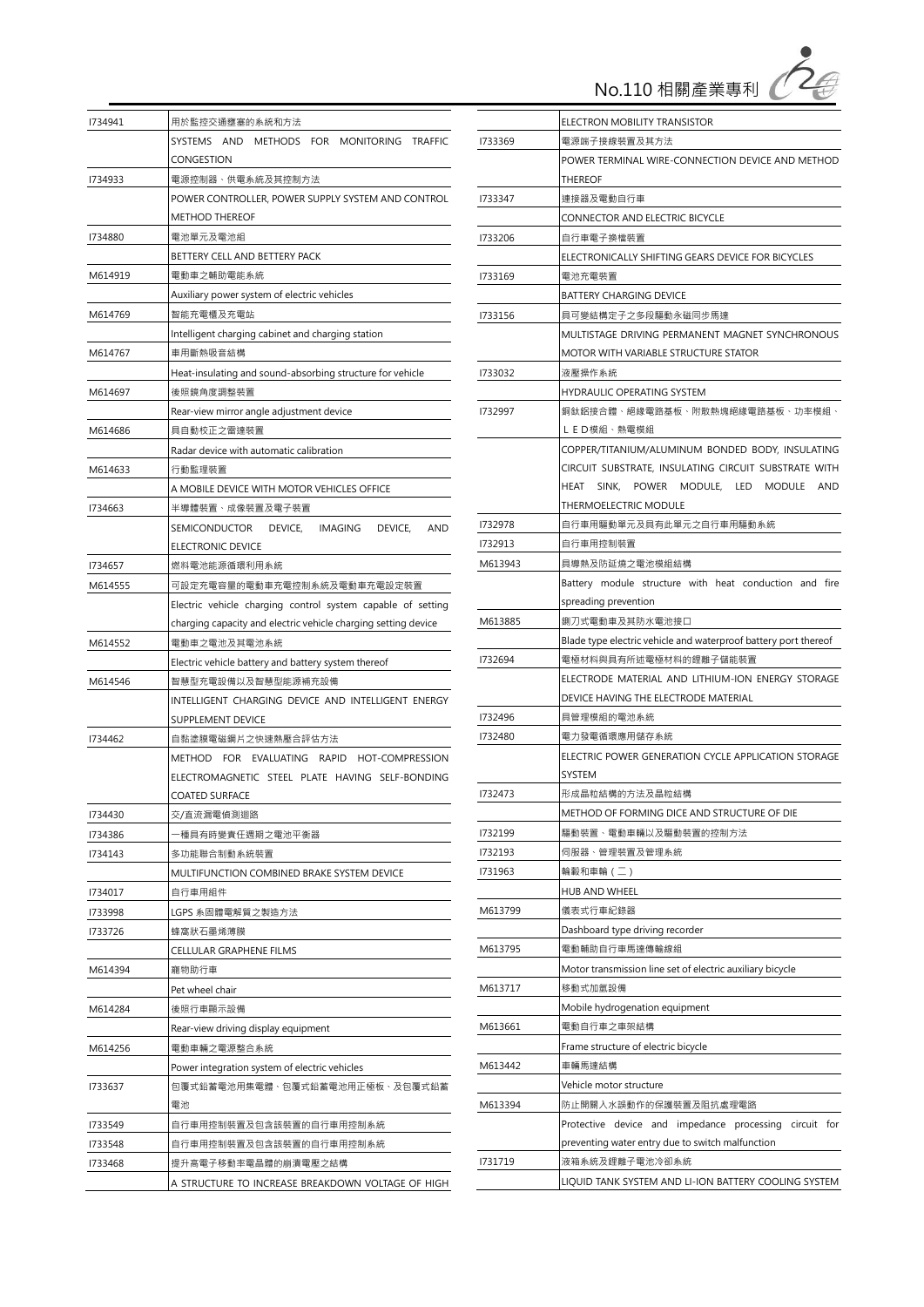|  | No.110 相關產業專利 |
|--|---------------|

|                                       | THEREWITH                                                    |  |  |
|---------------------------------------|--------------------------------------------------------------|--|--|
| 1731702                               | 用以連接驅動電機與燃油車變速箱的傳動連接器及包括傳動連接器                                |  |  |
|                                       | 的傳動裝置                                                        |  |  |
| 1731643                               | 半導體裝置<br>SEMICONDUCTOR DEVICE                                |  |  |
|                                       |                                                              |  |  |
| 1731553                               | 車輛控制系統與車輛控制方法                                                |  |  |
|                                       | VEHICLE CONTROL SYSTEM AND VEHICLE CONTROL METHOD            |  |  |
| 1731524                               | 車輛平衡控制方法及系統                                                  |  |  |
| 1731491                               | 低氣味防鼠蟻電纜                                                     |  |  |
|                                       | LOW ODOR ANTI-RODENT AND ANTI-TERMITE CABLE                  |  |  |
| 1731488                               | 電池回充控制方法                                                     |  |  |
|                                       | BATTERY REGENERATIVE BRAKING CONTROL METHOD                  |  |  |
| 1731330                               | 電解銅箔、其製造方法、及鋰離子二次電池                                          |  |  |
|                                       | ELECTROLYTIC COPPER FOIL, METHOD FOR PRODUCING THE           |  |  |
|                                       | SAME, AND LITHIUM ION SECONDARY BATTERY                      |  |  |
| 1731222                               | 釣魚用捲線器的操作桿、及釣魚用捲線器的操作桿的著色方法                                  |  |  |
| 1731057                               | 豎管                                                           |  |  |
|                                       | STEM                                                         |  |  |
|                                       |                                                              |  |  |
| 1731050                               | 保護元件                                                         |  |  |
|                                       | PROTECTION ELEMENT                                           |  |  |
| M613265                               | 集成行車記錄器之藍芽安全帽                                                |  |  |
|                                       | Bluetooth helmet with integrated driving recorder            |  |  |
| M613146                               | 電動助力自行車底托架增加踩踏感裝置                                            |  |  |
|                                       | Treadling perception enhancing device for bottom bracket of  |  |  |
| electrically assisting bicycle        |                                                              |  |  |
| M613128<br>-種單體式發電剎車夾器                |                                                              |  |  |
| A BRAKE CALIPER INCLUDING A GENERATOR |                                                              |  |  |
| M613093                               | 安全自動升降車窗                                                     |  |  |
|                                       | Safe automatic-lift vehicle windows                          |  |  |
| M613076                               | -種諧波傳動系統及電動助力車                                               |  |  |
|                                       | Harmonic transmission system and electric assisted vehicle   |  |  |
| M613048                               | 掀蓋旋轉式磁吸充電接頭                                                  |  |  |
|                                       | Flip-cover rotating type magnetic suction charging connector |  |  |
| 1730930                               | R-T-B 系永磁材料、原料組合物、製備方法、應用                                    |  |  |
|                                       | R-T-B SERIES PERMANENT MAGNETIC MATERIAL, RAW                |  |  |
|                                       | MATERIAL COMPOSITION, PREPARATION METHOD AND                 |  |  |
|                                       | APPLICATION                                                  |  |  |
| 1730920                               | E階 T 型孿頻器容錯控制系統及其方法                                          |  |  |
|                                       | THREE-LEVEL T-TYPE INVERTER TOLERANT CONTROL SYSTEM          |  |  |
|                                       | AND METHOD THEREOF                                           |  |  |
| 1730873                               | 旋轉式主開關鎖                                                      |  |  |
|                                       | ROTARY MAIN LOCK                                             |  |  |
| 1730846                               | 車用喇叭                                                         |  |  |
| 1730802                               | 充電裝置的控制系統及其方法                                                |  |  |
| 1730732                               | 絕緣閘極場效雙極性電晶體及其製造方法                                           |  |  |
|                                       | INSULATING GATE FIELD EFFECT BIPOLAR TRANSISTOR AND          |  |  |
|                                       | MANUFACTURING METHOD THEREOF                                 |  |  |
| 1730631                               | 驅動裝置                                                         |  |  |
| 1730618                               | 跨坐型車輛                                                        |  |  |
|                                       | <b>STRADDLED VEHICLE</b>                                     |  |  |
| 1730555                               | 電動二輪機車之動力單元構造                                                |  |  |
|                                       | POWER UNIT STRUCTURE OF ELECTRIC MOTORCYCLE                  |  |  |
| 1730546                               | 複合防鼠蟻電纜                                                      |  |  |
|                                       | HYBRID ANTI-RODENT AND ANTI-TERMITE CABLE                    |  |  |
| 1730414                               | 具抗銅屑特性的電解銅箔                                                  |  |  |
|                                       | ELECTRODEPOSITED COPPER FOIL WITH<br>ANTI-BURR               |  |  |

|         | <b>PROPERTY</b>                                                 |
|---------|-----------------------------------------------------------------|
| 1730228 | 自行車用驅動系統、自行車用驅動單元及自行車用電池單元                                      |
| 1730199 | 自行車用顯示裝置                                                        |
| M612746 | 升降設備電動載重檢驗車                                                     |
|         | Electric vehicle for counterweight inspection of lifting device |
| M612694 | 電動車無線充電系統                                                       |
|         | Wireless charging system of electric vehicle                    |
| M612632 | 智能交/直流充電樁                                                       |
|         | Smart AC/DC charging pile                                       |
| M612575 | 可攜多功能電池座及充電與電能轉變系統                                              |
|         | Portable multifunctional battery seat and charging<br>and       |
|         | power-conversion system                                         |
| M612573 | 電動自行車中置式馬達智慧多模式控制系統                                             |
|         | Smart multi-mode control system for mid-mounted motor of        |
|         | electric bicycle                                                |
| M612547 | 電池組件                                                            |
|         | Battery assembly                                                |
| M612546 | 電池模組                                                            |
|         | Battery module                                                  |
| M612529 | 安全收折機構                                                          |
|         | Safe folding mechanism                                          |
| M612463 | -種行星架合併式多級變速系統                                                  |
|         | A PLANETARY CARRIER COMBINED MULTI-STAGE VARIABLE               |
|         | <b>SPEED SYSTEM</b>                                             |
| 1729929 | 導光天窗總成                                                          |
|         | LIGHT-GUIDE SUNROOF ASSEMBLY                                    |
| 1729913 | 耐衝擊環氧樹脂組成物、耐衝擊膜、及包含其的壓力瓶                                        |
| 1729854 | 車載電腦、具有車載電腦的車輛                                                  |
|         | IN-VEHICLE COMPUTER AND VEHICLE WITH THE IN-VEHICLE             |
|         | COMPUTER                                                        |
| 1729648 | 模組化馬達轉子及模組化馬達轉子結構                                               |
|         | MODULAR MOTOR ROTOR AND MODULAR MOTOR ROTOR                     |
| 1729610 | STRUCTURE<br>電池充電站以及電池管理方法                                      |
|         | BATTERY CHARGING STATION AND METHOD FOR MANAGING                |
|         | <b>BATTERIES</b>                                                |
| 1729564 | 具插接埠的發熱件用複合散熱裝置及具該裝置的散熱器                                        |
| 1729372 | 載具、載具充電系統以及載具充電方法                                               |
|         | VEHICLE, VEHICLE CHARGING<br>SYSTEM AND<br><b>VEHICLE</b>       |
|         | <b>CHARGING METHOD</b>                                          |
| 1729292 | 電動自行車變速器                                                        |
|         | ELECTRIC BICYCLE DERAILLEUR                                     |
| 1729273 | 自行車用控制裝置及包含該控制裝置的自行車用驅動裝置                                       |
| 1729226 | 自行車用通訊裝置及配對方法                                                   |
| 1729187 | 非水電解質二次電池之負極活性物質用之碳質材料、非水電解質二次                                  |
|         | 電池用負極、非水電解質二次電池以及碳質材料之製造方法                                      |
| 1729016 | 電池及電池的製造方法                                                      |
|         | BATTERY AND METHOD FOR MANUFACTURING BATTERY                    |
| M614654 | 自行車輔助動力的傳動裝置                                                    |
|         | Transmission device of bicycle auxiliary power                  |
| M614637 | 輪圈加工機之結構                                                        |
|         | Structure of wheel rim processing machine                       |
| M614613 | 自行車之省力型曲柄結構及總成                                                  |
|         | Effort-saving crank structure and assembly of bicycle           |
| 1734663 | 半導體裝置、成像裝置及電子裝置                                                 |
|         | SEMICONDUCTOR<br>DEVICE,<br>IMAGING<br>DEVICE,<br>AND           |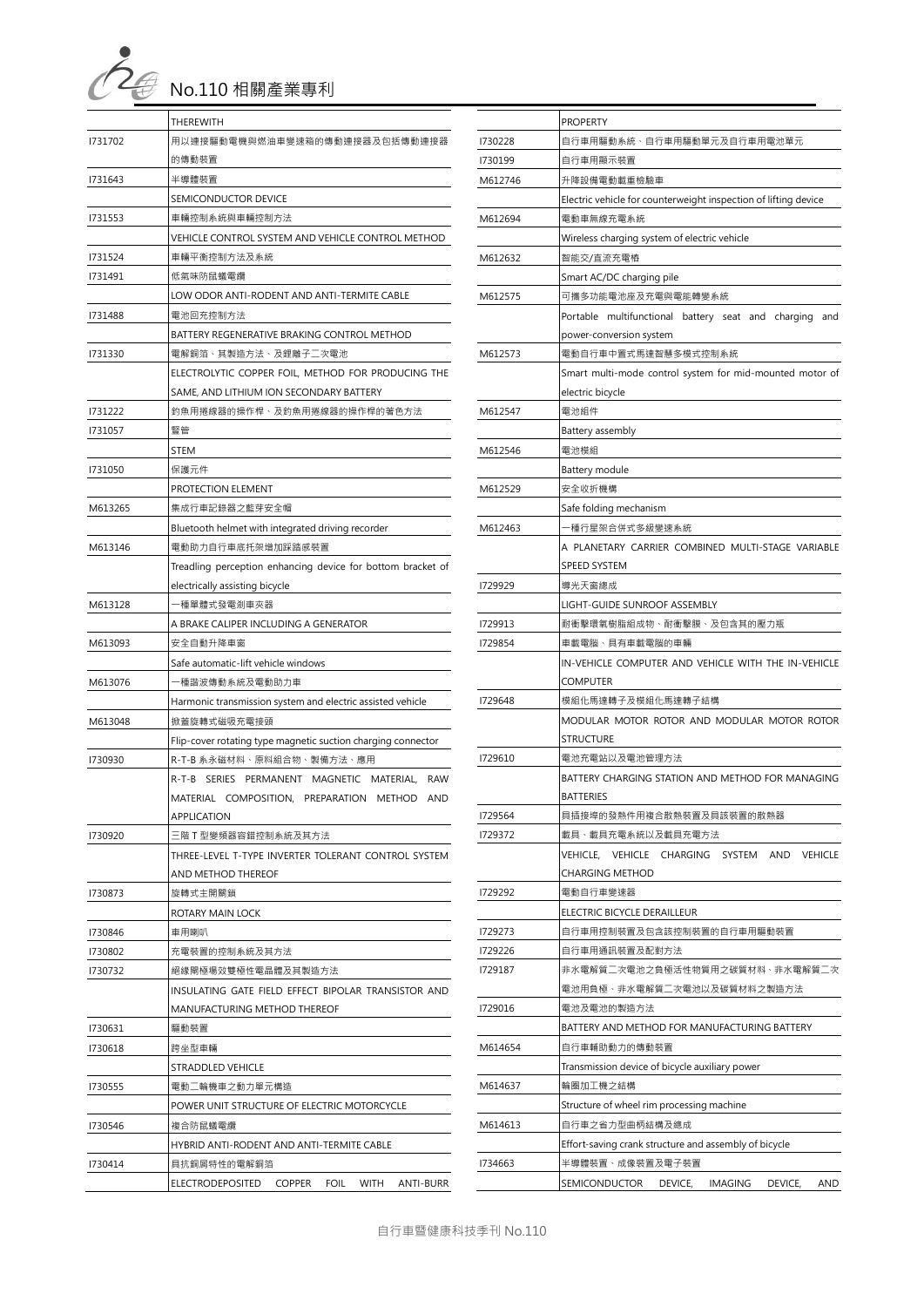

| ELECTRONIC DEVICE                                                                                                                              | transformed tool appliance units                                                                |
|------------------------------------------------------------------------------------------------------------------------------------------------|-------------------------------------------------------------------------------------------------|
|                                                                                                                                                | 11157845 Deviations from workflows associated with physical items                               |
| 美國<br>自行車專利                                                                                                                                    | 11157823 Predicting outcomes of digital therapeutics and other interventions in                 |
| Patent title<br>Patent                                                                                                                         | clinical research                                                                               |
| D934506<br>Helmet                                                                                                                              | 11157778 Image analysis system, image analysis method, and storage medium                       |
| Fan for an exercise bike<br>D934406                                                                                                            | 11157770 Automatic line erase tool and method                                                   |
| D934127<br>Electric tricycle                                                                                                                   | 11157764 Semantic image segmentation using gated dense pyramid blocks                           |
| D934126<br>Bike                                                                                                                                | 11157756 System and method for detecting errors and improving reliability of                    |
| D934125<br><b>Bike</b>                                                                                                                         | perception systems using logical scaffolds                                                      |
| D934124<br>Bike                                                                                                                                | 11157755 Image processing apparatus                                                             |
| D934123<br>Electric bicycle                                                                                                                    | 11157754 Road marking determining apparatus for automated driving                               |
| D934122<br>Electric bicycle                                                                                                                    | 11157752 Degraded feature identification apparatus, degraded feature identification             |
| D934121<br>Electric bicycle                                                                                                                    | system, degraded feature identification method, degraded feature                                |
| D934120<br>Electric bike                                                                                                                       | identification program, and computer-readable recording medium                                  |
| D933980<br>Bicycle saddle                                                                                                                      | recording degraded feature identification program                                               |
| 11160016<br>Systems and methods for transferring handling of user data within a                                                                | Determining the state of infrastructure in a region of interest<br>11157741                     |
| network of moving things based on quality of communications                                                                                    | D934506<br>Helmet                                                                               |
| Connecting to a wireless network based on a device mobility state<br>11160003                                                                  | 11157577 Method for searching and device thereof                                                |
| 11159931<br>Systems and methods for secure pairing authorization of passenger                                                                  | 11157572 Sharing user activity data with other users                                            |
| applications and vehicles                                                                                                                      | 11157136 User interfaces for enabling an activity                                               |
| 11159909<br>Wireless location establishing device                                                                                              | 11157108 Modified sensor electrodes for optimized edge detection in touch-sensitive<br>displays |
| Systems and methods for displaying notifications of anticipated dynamic<br>11159855                                                            | Activity recognition method, activity recognition system, and handwriting<br>11157087           |
| events on a media progress indicator                                                                                                           | identification system                                                                           |
| Display for three-dimensional image<br>11159783                                                                                                | 11157010 Method and system for deterministic trajectory selection based on                      |
| Camera, camera processing method, server, server processing method, and<br>11159709                                                            | uncertainty estimation for an autonomous agent                                                  |
| information processing apparatus                                                                                                               | 11157008 Autonomous vehicle routing using annotated maps                                        |
| 11159693<br>Electronic apparatus                                                                                                               | Approaches for encoding environmental information<br>11157007                                   |
| 11159667<br>Wireless data communication and power transmission athletic apparel                                                                | 11156855<br>Modular wearable electronic devices, systems, and methods                           |
| module                                                                                                                                         | 11156834<br>Optical systems for head-worn computers                                             |
| 11159663<br>Digital product fixing device                                                                                                      | Method and apparatus for deployment of a communication line onto a<br>11156794                  |
| Systems and methods for determining combinative service requesters<br>11159639                                                                 | surface such as a roadway or pathway                                                            |
| 11159519<br>Contextual injection                                                                                                               | Imaging optical system, camera module, and electronic device<br>11156751                        |
| 11159333<br>Method, computer program product and apparatus for creating, registering,                                                          | 11156717<br>Method and apparatus crosstalk and multipath noise reduction in a LIDAR             |
| and verifying digitally sealed assets                                                                                                          | system                                                                                          |
| 11158901<br>Lithium secondary battery pack including thermal expansion tape fixing                                                             | 11156693 Method, apparatus, and computer program product for employing a spatial                |
| pouch type battery cells and method of manufacturing same                                                                                      | association model in a real time location system                                                |
| 11158869<br>Elementary module for a fuel cell                                                                                                  | Glucose biosensors and uses thereof<br>11156615                                                 |
| 11158859<br>Positive electrode current collector, positive electrode plate, electrochemical                                                    | 11156472 User interface for augmented reality navigation                                        |
| device, and electric equipment comprising the electrochemical device                                                                           | 11156468 Device, method, computer program, and computer-readable recording                      |
| 11158829<br>Method for producing a composition for a light-emitting element and                                                                | medium for route guidance                                                                       |
| method for evaluating same                                                                                                                     | Navigating an indoor transit system using a mobile device<br>11156465                           |
| 11158823<br>Display device and manufacturing method thereof                                                                                    | Compounds for a controlled release of active perfuming molecules<br>11155772                    |
| Solid-state imaging element and solid-state imaging apparatus<br>11158675<br>11158423<br>Adapted digital therapeutic plans based on biomarkers | Pyrazolopyrimidine compounds and methods of use thereof<br>11155557                             |
| Automated health data acquisition, processing and communication system<br>11158407                                                             | Pyrimido-diazepinone kinase scaffold compounds and methods for treating<br>11155556             |
| and method                                                                                                                                     | PI3K-mediated disorders                                                                         |
| 11158120<br>Ghost point filtering                                                                                                              | Inflatable packaging for use with UAV<br>11155351                                               |
| Electronically operated lockbox mailbox assembly<br>11158022                                                                                   | Universal mounting system for watersport tow boats<br>11155323                                  |
| 11158010<br>Incremental search based multi-modal journey planning                                                                              | 11155320 Fastener arrangement on bicycle                                                        |
| System and method for generating and supplying viewer customized<br>11157996                                                                   | 11155319 Dual-sided brake controller housing                                                    |
| multimedia presentations                                                                                                                       | 11155318 Device for selective rotation of vehicular handlebar                                   |
| 11157973<br>System and method for estimation of vehicle accident damage and repair                                                             | <b>Bike frame</b><br>11155317                                                                   |
| 11157950<br>Attribution of responses to advertising                                                                                            | 11155316 Saddle-type vehicle                                                                    |
| 11157863<br>Peer-based mobile computing entity management system                                                                               | 11155315 Bicycle frame lighting system                                                          |
| Tool appliance community objects with price-time priority queues for<br>11157852                                                               | 11155302<br>Dynamically balanced in-line wheel vehicle                                          |
|                                                                                                                                                | Utilizing passenger attention data captured in vehicles for localization and<br>11155268        |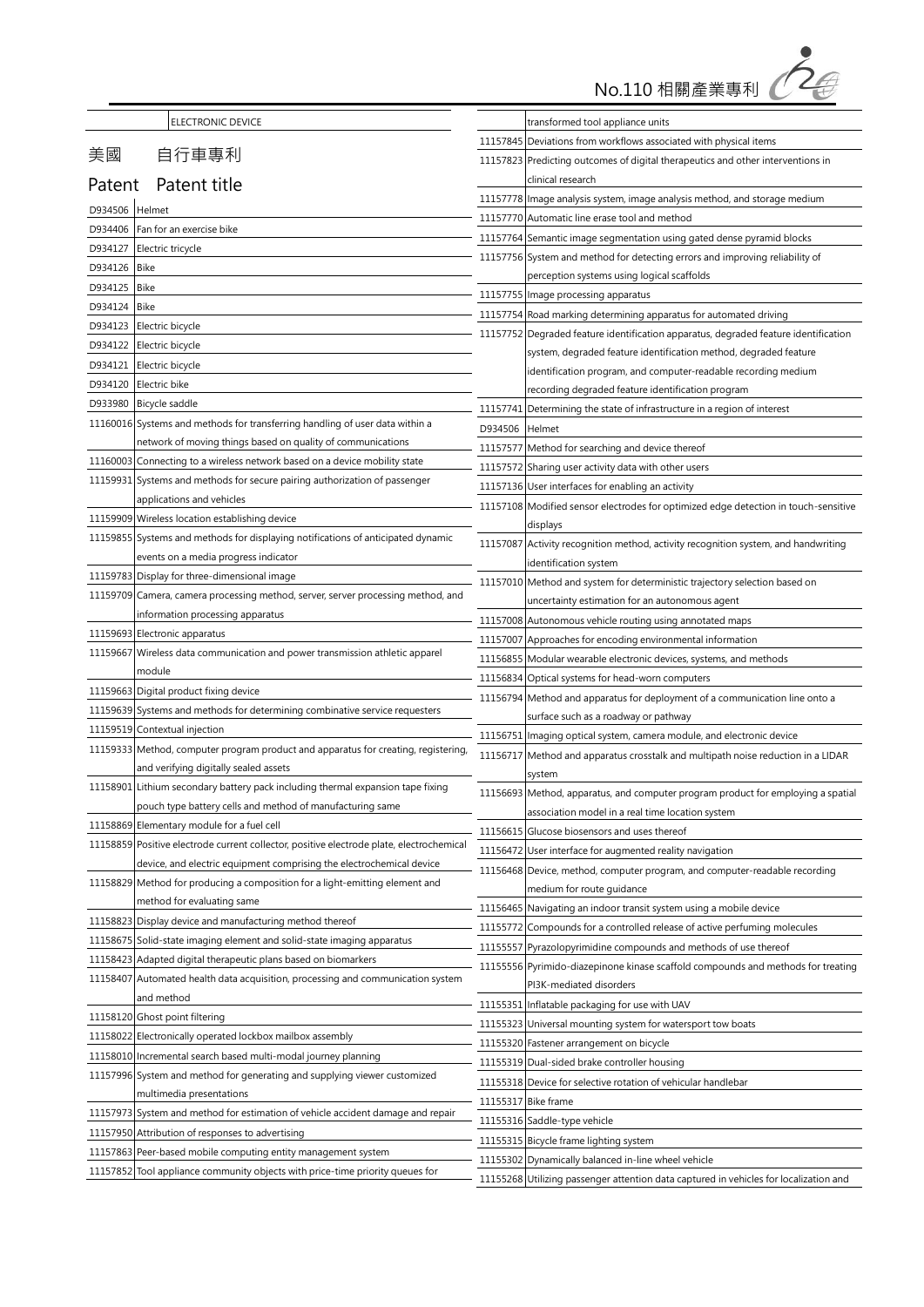**○ 2 3 No.110 相關產業專利** 

|          | location-based services                                                             |                    | 11153535 Low-cost, long-term aerial imagery                                            |
|----------|-------------------------------------------------------------------------------------|--------------------|----------------------------------------------------------------------------------------|
|          | 11155263 Network computer system to control freight vehicle operation               |                    | 11153519 Solid-state imaging element, imaging device, and control method for           |
|          | configurations                                                                      |                    | solid-state imaging element                                                            |
| 11155260 | Autonomous vehicle entity vector-based situational awareness scoring                |                    | 11153503 Method and apparatus for overexposing images captured by drones               |
|          | matrix                                                                              |                    | 11153418 Wireless vehicular communications with dynamic-based relationships            |
| 11155249 | Systems and methods for causing a vehicle response based on traffic light           |                    | 11153080 Network securing device data using two post-quantum cryptography key          |
|          | detection                                                                           |                    | encapsulation mechanisms                                                               |
| 11155227 | Occupant monitoring device for vehicle and occupant protection system for           |                    | 11153011 Intelligent visible light with a gallium and nitrogen containing laser source |
|          | vehicle                                                                             |                    | 11152726 Connector device and connector system                                         |
| 11155217 | Vehicular rack having modular design with outside handle and quick release          |                    | 11152675 Communication system for LIDAR sensors used in a vehicle comprising a         |
| 11155213 | Roof luggage rack, roof luggage rack assembly, and vehicle having roof              |                    | rotary joint with a bearing waveguide for coupling signals with                        |
|          | luggage rack                                                                        |                    | communication chips                                                                    |
| 11155174 | Integrated management of electric vehicle charging and non-electric vehicle         | 11152637 Fuel cell |                                                                                        |
|          | fueling                                                                             |                    | 11152418 Solid-state imaging device and electronic apparatus                           |
| 11155147 | Auxiliary power device                                                              |                    | 11152099 System and process for managing participation and progression in health       |
| 11155031 | 5-axis continuous carbon fiber 3D printing and meta-materials, parts,               |                    | engagement programs                                                                    |
|          | structures, systems, and design methods thereby enabled                             |                    | 11151905 Navigable topological maps                                                    |
| 11154865 | Microfluidic device                                                                 |                    | 11151878 Instant traffic condition warning device and method                           |
| 11154781 | Game device, game method and game program                                           |                    | 11151877 Cooperative intelligent traffic system communication between bicycles         |
| 11154778 | Display control program, display control apparatus and display control              |                    | 11151868 Remote vehicle control at intersections                                       |
|          | method                                                                              | 11151867           | Traffic condition system for internet of vehicles based on image recognition           |
| 11154752 | Collaborative exercise                                                              |                    | 11151813 Method and system for vehicle-related driver characteristic determination     |
| 11154750 | Motor assisted split-crank pedaling device                                          |                    | 11151761 Analysing Internet of Things                                                  |
| 11154747 | Stationary exercise machine                                                         |                    | 11151739 Simultaneous localization and mapping with an event camera                    |
| 11154739 | Plyometric exercise ladder                                                          |                    | 11151730 System and method for tracking moving objects                                 |
| 11154734 | Gas delivery system                                                                 |                    | 11151680 Systems and methods for recommending transportation means                     |
| 11154453 | Intelligent compression wrap                                                        |                    | 11151636 Automatically adjusting order fulfillment due to offline ordering             |
|          | 11154354 Devices, systems, and methods for treatment of heart failure by splanchnic |                    | 11151628 Proximity-based vehicle comparison                                            |
|          | nerve ablation                                                                      |                    | 11151620 Method and system for the payment of a service and/or a product with          |
| 11154223 | Biomarker monitoring fitness system                                                 |                    | respect to a vehicle location                                                          |
| 11154222 | Method and system for determining data associated with lower limb activity          |                    | 11151510 Sharing location information with a recipient                                 |
| 11154214 | Gas exchange systems and methods for calculating ventilatory threshold              |                    | 11151509 Image-based scene attribute and delivery attribute determination              |
|          | and evaluating pulmonary arterial hypertension                                      |                    | 11151462 Systems and methods for using machine learning to improve processes for       |
| 11154203 | Detecting fever from images and temperatures                                        |                    | achieving readiness                                                                    |
| 11154111 | Article of footwear with color change portion and method of changing color          |                    | 11151415 Parameter archival electronic storage system for image processing models      |
| D933579  | <b>Bike carrier</b>                                                                 |                    |                                                                                        |
| D933541  | Bicycle storage device                                                              | 美國                 | 電動車專利(電動自行車、滑板車)                                                                       |
| D933540  | Motorbike rack                                                                      |                    |                                                                                        |
| D933539  | Motorbike rack                                                                      |                    | Patent Patent title                                                                    |
| D933538  | Electric bike                                                                       | D929269            | Electric bicycle                                                                       |
| D933537  | Bicycle                                                                             |                    | 11109471 Bridge device for connecting electronic devices                               |
|          | 11153768 Vehicle, network component and apparatus for a mobile transceiver,         |                    | 11109277 Service configuration method and related product                              |
|          | methods and computer programs for multi-client sampling                             |                    | 11109249 Systems and methods for improved monitoring of a vehicle integration          |
|          | 11153758 End-to-end encryption with distributed key management in a tracking        |                    | platform                                                                               |
|          | device environment                                                                  | 11109234           | Reader device with sensor streaming data and methods                                   |
| 11153735 | Data transmission method and apparatus                                              | 11109203           | Systems and methods for using data collected by end user devices                       |
|          | 11153732 Apparatus for determining arrangement of mobile shop vehicles, method      | 11109192           | User-specific motion model for location estimation                                     |
|          | for determining arrangement, and computer-readable storage medium                   |                    | 11108889 Automatically resolving, with reduced user inputs, a set of activity          |
| 11153727 | Push management system of wearable device                                           |                    | instances for a group of users                                                         |
| 11153715 | Tracking device search party management                                             |                    | 11108779 Time-limited access to configuration settings                                 |
| 11153671 | Magnetic earphones holder                                                           |                    | 11108768 Authentication by transmitting information through magnetic fields            |
| 11153592 | Apparatus, a method and a computer program for video coding and                     | 11108627           | Object identification for groups of IoT devices                                        |
|          | decoding                                                                            | 11108587           | Building management system with space graphs                                           |
| 11153568 | Systems and methods for encoding videos based on visuals captured within            | 11108357           | Circuit device, oscillator, electronic apparatus, and vehicle                          |
|          | the videos                                                                          | 11108323           | Voltage conversion circuit, solid-state imaging element, and method of                 |
|          | 11153554 Multi-camera system for multidimensional swimming video capture            |                    | controlling voltage conversion circuit                                                 |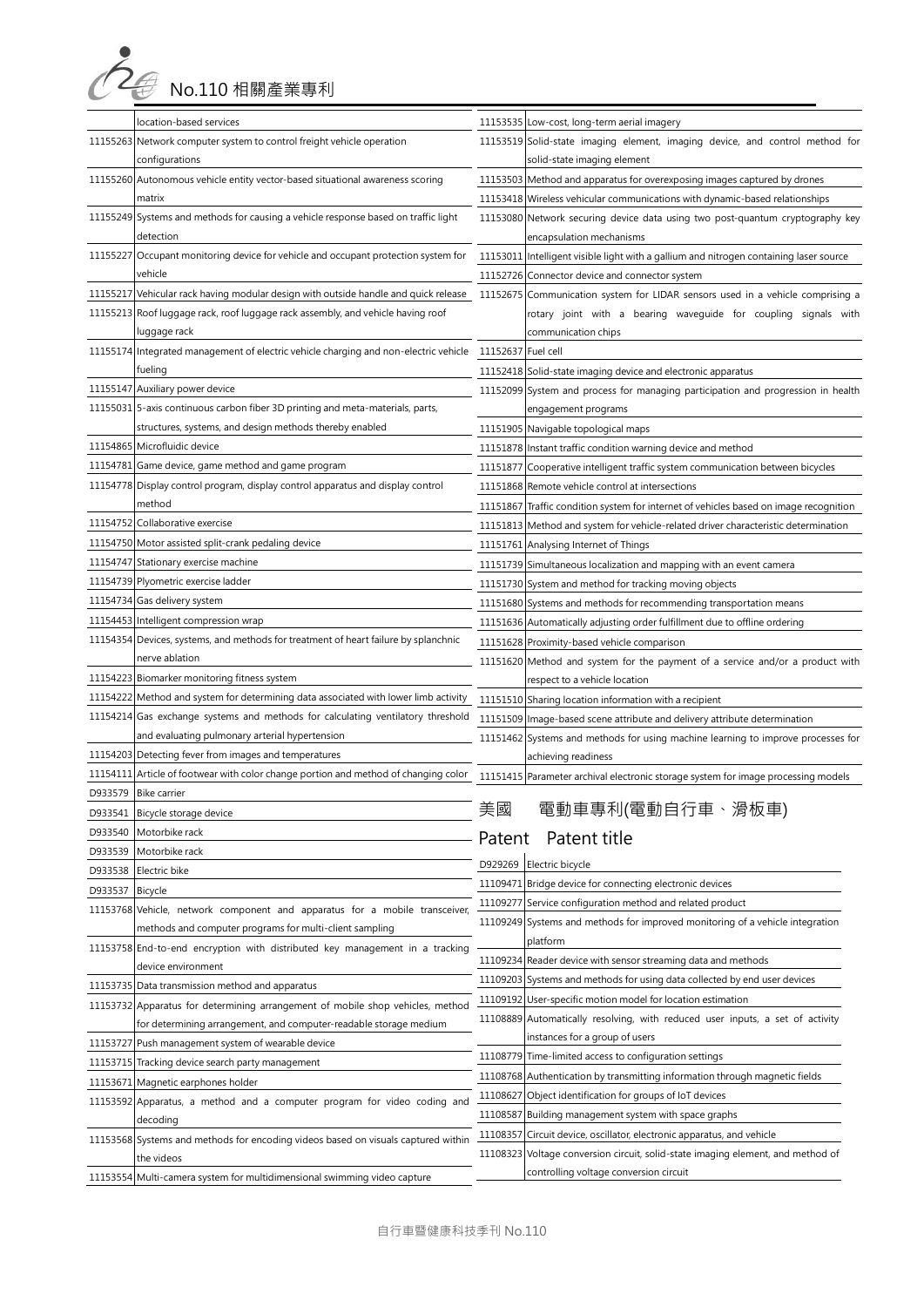No.110 相關產業專利

ے<br>صح

|          | 11108270 Wireless power transmission system communication protocol               |
|----------|----------------------------------------------------------------------------------|
|          | 11108085 Inorganic compound particles, composite electrolyte, composite          |
|          | electrode, secondary battery, battery pack, and vehicle                          |
|          | 11108071 Method for producing polymer electrolyte molded article, polymer        |
|          | electrolyte material, polymer electrolyte membrane, and polymer                  |
|          | electrolyte fuel cell                                                            |
|          | 11107591 Method and system for describing and recommending optimal               |
|          | treatment plans in adaptive telemedical or other contexts                        |
|          | 11107579 Personalized avatar responsive to user physical state and context       |
|          | 11107567 Physical activity and workout monitor with a progress indicator         |
|          | 11107365 Vehicular driver evaluation                                             |
|          | 11107356 Cellular network-based assisted driving method and traffic control unit |
|          | 11107355 Transport dangerous driving reporting                                   |
|          | 11107349 Sidewalk detection for electric scooters                                |
|          | 11107348 Portable race starting light assembly                                   |
|          | 11107347 Adaptively controlling traffic movements for driver safety              |
|          | 11107344 Rescue system and rescue method, and server used for rescue system      |
|          | and rescue method                                                                |
|          | 11107336 Wireless device configured for powering transmissions with harvested    |
|          | energy                                                                           |
|          | 11107319 Gaming machine with current theoretical return-to-player display and    |
|          |                                                                                  |
|          | dynamic adjustment of same                                                       |
|          | 11107302 Methods and systems for emergency event management                      |
|          | 11107228 Realistic image perspective transformation using neural networks        |
|          | 11107227 Object detection based on three-dimensional distance measurement        |
|          | sensor point cloud data                                                          |
|          | 11107224 XR device and method for controlling the same                           |
|          | 11107155 Rotating accounts for transfers                                         |
|          | 11107135 Assessing shared vehicle popularities                                   |
|          | 11107101 Computing estimated value of providing service among geographical       |
|          | regions                                                                          |
|          | 11107010 Content exchange with a travel management system                        |
|          | 11106928 Carrier-assisted tracking                                               |
|          | 11106923 Method of checking surrounding condition of vehicle                     |
|          | 11106917 Surveillance system with human-machine interface                        |
|          | 11106902 Interaction detection model for identifying human-object interactions   |
|          | in image content                                                                 |
|          | 11106893 System and method for evaluating the perception system of an            |
|          | autonomous vehicle                                                               |
|          | 11106756 Enhanced browser tab management                                         |
|          | 11106336 Cognitively optimized user interface for static equipment               |
|          | 11106332 Operations log                                                          |
|          | 11106309 Electrode touch display                                                 |
|          | 11106211 Vision-based sample-efficient reinforcement learning framework for      |
|          | autonomous driving                                                               |
|          | 11106045 Display system, movable object, and design method                       |
|          | 11105920 Camera augmented bicycle radar sensor system                            |
|          | 11105861 Device and method for estimating battery resistance                     |
|          | 11105696 System and method for multi-sensor combination for indirect sport       |
|          | assessment and classification                                                    |
|          | 11105648 Geospatial<br>navigation methods and systems for automatically          |
|          | suspending navigational guidance provided to a user of a mobile                  |
|          | navigation device                                                                |
|          | 11105647 Information analysis device and path information analysis method        |
|          | 11105644 Systems and methods for identifying closed road section                 |
| 11105631 | Physical<br>quantity<br>device,<br>vehicle<br>sensor,<br>inertia<br>measurement  |

|         | positioning device, portable electronic apparatus, electronic apparatus,          |
|---------|-----------------------------------------------------------------------------------|
|         | and vehicle                                                                       |
|         | 11105629 Physical quantity sensor, composite sensor, inertial measurement unit,   |
|         | vehicle positioning device, portable electronic device, electronic device,        |
|         | vehicle, traveling supporting system, and display device                          |
|         | 11105390 Shock absorber with dry valving                                          |
|         | 11105228 Mounting structure of oil control valve unit and motorcycle              |
|         | 11105055 Apparatus and system for limiting transverse movement along an           |
|         | overhanging ledge                                                                 |
|         | 11104786 Fluorinated copolymer composition                                        |
|         | 11104401 Human-powered vehicle drive unit                                         |
|         | 11104399 Bicycle with collapsible handle bars                                     |
|         | 11104356 Display device and method for a vehicle                                  |
|         | 11104353 Computing system with autonomous operation mechanism and                 |
|         | method of operation thereof                                                       |
|         | 11104352 Vehicle control system                                                   |
|         | 11104334 System and method for proximate vehicle intention prediction for         |
|         | autonomous vehicles                                                               |
|         | 11104331 Autonomous techniques for vehicles with balance input                    |
|         | 11104297 Systems and methods for multi-keyholder digital lockout                  |
|         | 11104272 System for assisted operator safety using an HMD                         |
|         | 11104269 Dynamic vehicle warning signal emission                                  |
|         | 11104246 Electric vehicle charging system interface                               |
|         | 11104008 Dexterous gripper for robotic end-effector applications                  |
|         | 11103773 Displaying virtual objects based on recognition of real world object and |
|         | identification of real world object associated location or geofence               |
|         | 11103671 Portable devices for administration of therapeutic gas mixtures and      |
|         | methods of use                                                                    |
|         | 11103394 Power assist apparatus for hand-propelled wheelchairs                    |
|         | 11103393 Manual movable body with wheels                                          |
|         | 11103153 Rapid quantitative evaluations<br>of heart<br>function<br>with<br>strain |
|         | measurements from strain encoded MRI                                              |
|         | 11103140 Monitoring blood sugar level with a comfortable head-mounted device      |
|         | 11103139 Detecting fever from video images and a baseline                         |
|         | 11103132 Eye imaging in head worn computing                                       |
|         | 11103122 Content presentation in head worn computing                              |
|         | 11103063 Apparatus for management of access key used for locker access            |
|         | 11103015 Interactive fabric                                                       |
|         | 11102954 Bicycle-mounted platform and brace for pet transport                     |
|         | 11102940 Forestry management device                                               |
| D928668 | Electric bicycle                                                                  |
|         | 11102882 PCB optical isolation by nonuniform catch pad stack                      |
|         | 11102637 Devices, systems and processes for providing responders with relevant    |
|         | real-time information                                                             |
|         | 11102618 Smart signaling of location updates for arrival estimation and           |
|         | generation of arrival alerts                                                      |
|         | 11102465 Spherical visual content transition                                      |
|         | 11101756 Motor control unit and electric power steering apparatus equipped        |
|         | with the same                                                                     |
|         | 11101747 Textile-based energy generator                                           |
|         | 11101725 Rotary electric machine and non-contact power generator                  |
|         | 11101686 Emergency lighting device with remote lighting                           |
|         | 11101516 Battery holder, battery unit, and battery component including battery    |
|         | holder and battery unit                                                           |
|         | 11101461 Composite cathode active material, method of preparing the composite     |
|         | cathode active material, and cathode and lithium battery each                     |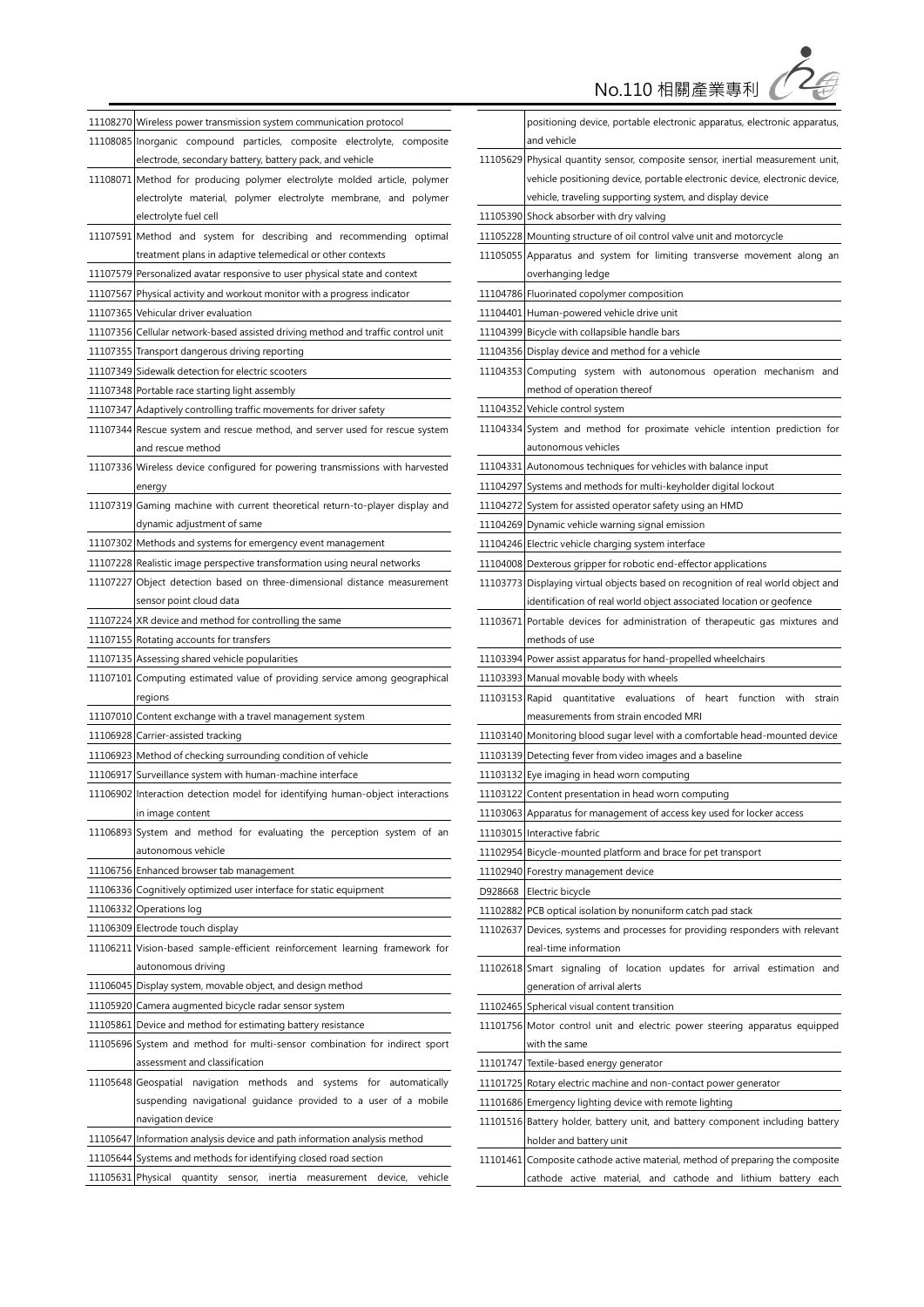| No.110 相關產業專利 |
|---------------|

| including the composite cathode active material                                |
|--------------------------------------------------------------------------------|
| 11101313 Solid-state imaging device and electronic apparatus                   |
| 11101305 Imaging element and electronic device                                 |
| 11101028 Method and system using artificial intelligence to monitor user       |
| characteristics during a telemedicine session                                  |
| 11100824 Video display cap for parking pay station                             |
| 11100805 Vehicular image projection                                            |
| 11100768 Collision risk mitigation pedestrian light emitter                    |
| 11100767 Group management for electronic devices                               |
| 11100738 Locking system for exchange of items, services, and/or facilities     |
| 11100664 Depth-aware photo editing                                             |
| 11100656 Methods circuits devices systems and functionally associated machine  |
| executable instructions for image acquisition identification localization      |
| and subject tracking                                                           |
| 11100646 Future semantic segmentation prediction using 3D structure            |
| 11100565 Systems and methods for allocating and distributing inventory         |
| 11100544 Image-based item reviews                                              |
| 11100470 System and method for managing projects                               |
| 11100423 Artificial intelligence engine hosted on an online platform           |
| 11100372 Training deep neural networks with synthetic images                   |
| 11100371 System and method for generating large simulation data sets for       |
| testing an autonomous driver                                                   |
| 11100352 Convolutional neural network for object detection                     |
| 11100346 Method and apparatus for determining a location of a shared vehicle   |
| park position                                                                  |
| 11100345 Vehicle control system, vehicle control method, and readable storage  |
| medium                                                                         |
| 11100335 Method for queue time estimation                                      |
|                                                                                |
| 11100310 Object three-dimensional detection method and apparatus, intelligent  |
| driving control method and apparatus, medium and device                        |
| 11099663 Electronic bag                                                        |
| 11099652 Data and user interaction based on device proximity                   |
| 11099574 Internal safety systems for robotic vehicles                          |
| 11099569 Systems and methods for prioritizing object prediction for autonomous |
| vehicles                                                                       |
| 11099564 Vehicle control device, vehicle control method, and storage medium    |
| 11099380 Eye imaging in head worn computing                                    |
| 11099206 Physical quantity sensor, electronic apparatus and vehicle            |
| 11099176 Lactate biosensors and uses thereof                                   |
| 11099074 Molded piece set, computer color matching system, database, and       |
| method of manufacturing molded piece set                                       |
| 11099026 Content visualizing method and apparatus                              |
| 11099020 Method and apparatus for optimizing intermodal route computations     |
| 11099016 System and method for generating pedestrian tours                     |
| 11099015 Management system of substitute parking service, method of assisting  |
| substitute<br>parking<br>service,<br>use<br>οf<br>and<br>non-transitory        |
| computer-readable storage medium storing management programs                   |
| 11098787 Rear derailleur dampening assembly                                    |
| 11098419 Multi-component combination yarn system for moisture management       |
| in textiles and system for producing same                                      |
| 11097806 Control method and devices for controlling the electric motor of an   |
| electric bicycle                                                               |
| 11097805 Electric assist bicycle and drive system of the same                  |
| 11097804 Lever device                                                          |
| 11097803 Shock absorbing and height adjusting structure                        |

|                  | 11097797 Wheel securing apparatus and method of use                                                                                                                                                                                                                                                                   |
|------------------|-----------------------------------------------------------------------------------------------------------------------------------------------------------------------------------------------------------------------------------------------------------------------------------------------------------------------|
|                  | 11097724 Apparatus and system for controlling travel of vehicle                                                                                                                                                                                                                                                       |
|                  | 11097661 Method for operating a display arrangement of a motor vehicle, and                                                                                                                                                                                                                                           |
|                  | motor vehicle                                                                                                                                                                                                                                                                                                         |
|                  | 11097627 Energy source supply systems, energy source supply devices, and                                                                                                                                                                                                                                              |
|                  | related methods                                                                                                                                                                                                                                                                                                       |
|                  | 11097618 Reconfigurable control architectures and algorithms for electric vehicle                                                                                                                                                                                                                                     |
|                  | wireless energy transfer systems                                                                                                                                                                                                                                                                                      |
| 11097589         | Stability control system                                                                                                                                                                                                                                                                                              |
| 11097576 Wheel   | vehicle<br>hub<br>mounted<br>data<br>device<br>communications                                                                                                                                                                                                                                                         |
|                  | incorporating a self-generating electrical power supply                                                                                                                                                                                                                                                               |
|                  | 11097462 System and method of manufacturing suspension seating                                                                                                                                                                                                                                                        |
|                  | 11097156 Wearable athletic activity monitoring methods and systems                                                                                                                                                                                                                                                    |
|                  | 11097148 Fitness machine                                                                                                                                                                                                                                                                                              |
|                  | 11097122 Magnetic stimulation of the spinal cord to restore control of bladder                                                                                                                                                                                                                                        |
|                  | and/or bowel                                                                                                                                                                                                                                                                                                          |
| 11096861 Systems | gravity-assisted cardiopulmonary<br>methods<br>for<br>and                                                                                                                                                                                                                                                             |
|                  | resuscitation and defibrillation                                                                                                                                                                                                                                                                                      |
|                  | 11096846 Auxiliary frame systems for wheelchairs                                                                                                                                                                                                                                                                      |
|                  | 11096845 Wheelchair suspension                                                                                                                                                                                                                                                                                        |
|                  | 11096833 Method and apparatus for drying inks printed on heat sensitive                                                                                                                                                                                                                                               |
|                  | absorbent article components                                                                                                                                                                                                                                                                                          |
|                  | 11096601 Optical device for determining pulse rate                                                                                                                                                                                                                                                                    |
|                  | 11096386 Removable catch basin filter insert and lifting apparatus                                                                                                                                                                                                                                                    |
|                  | 11096036 Multi-access Edge Computing service for mobile User Equipment                                                                                                                                                                                                                                                |
|                  | method and apparatus                                                                                                                                                                                                                                                                                                  |
|                  | 11096026 Road network change detection and local propagation of detected                                                                                                                                                                                                                                              |
|                  | change                                                                                                                                                                                                                                                                                                                |
|                  |                                                                                                                                                                                                                                                                                                                       |
|                  | 11095985 Binaural recording for processing audio signals to enable alerts                                                                                                                                                                                                                                             |
|                  | 11095972 Magnetic earphones holder                                                                                                                                                                                                                                                                                    |
|                  | 11095971 Method and system for audio sharing                                                                                                                                                                                                                                                                          |
|                  |                                                                                                                                                                                                                                                                                                                       |
|                  | decoding                                                                                                                                                                                                                                                                                                              |
|                  |                                                                                                                                                                                                                                                                                                                       |
|                  | interactive digital media representations                                                                                                                                                                                                                                                                             |
|                  | 11095847 Methods and systems of video processing                                                                                                                                                                                                                                                                      |
|                  | 11095830 Image-capturing device and image processing device                                                                                                                                                                                                                                                           |
|                  | 11095250 Circuit device, oscillator, electronic apparatus, and vehicle                                                                                                                                                                                                                                                |
|                  | 11095240 Electric motor in propulsion system with auxiliary power generation                                                                                                                                                                                                                                          |
|                  | 11095189 Driving mechanism                                                                                                                                                                                                                                                                                            |
|                  | 11095048 Multiple band antenna structures                                                                                                                                                                                                                                                                             |
|                  |                                                                                                                                                                                                                                                                                                                       |
|                  |                                                                                                                                                                                                                                                                                                                       |
|                  | 11095907 Apparatus, a method and a computer program for video coding and<br>11095869 System and method for generating combined embedded multi-view<br>11094988 Regenerative electrical power system with state of charge management<br>in view of predicted and-or scheduled stopover auxiliary power<br>requirements |
|                  |                                                                                                                                                                                                                                                                                                                       |
|                  | 11094981 Pouch-shaped battery case for secondary batteries capable of<br>discharging gas                                                                                                                                                                                                                              |
|                  | 11094935 Zinc electrode for use in rechargeable batteries                                                                                                                                                                                                                                                             |
|                  | 11094376 In-memory compute array with integrated bias elements                                                                                                                                                                                                                                                        |
|                  | 11094294 Movement based graphical user interface                                                                                                                                                                                                                                                                      |
|                  | 11094234 System and method for ground-based advertising                                                                                                                                                                                                                                                               |
|                  |                                                                                                                                                                                                                                                                                                                       |
|                  | 11094228 Information processing device, information processing method, and<br>recording medium                                                                                                                                                                                                                        |
|                  | 11094221 Visual guidance system and method for posing a physical object in                                                                                                                                                                                                                                            |
|                  | three dimensional space                                                                                                                                                                                                                                                                                               |
|                  | 11094204 Unmanned aerial vehicle flight path efficiency through aerodynamic<br>drafting                                                                                                                                                                                                                               |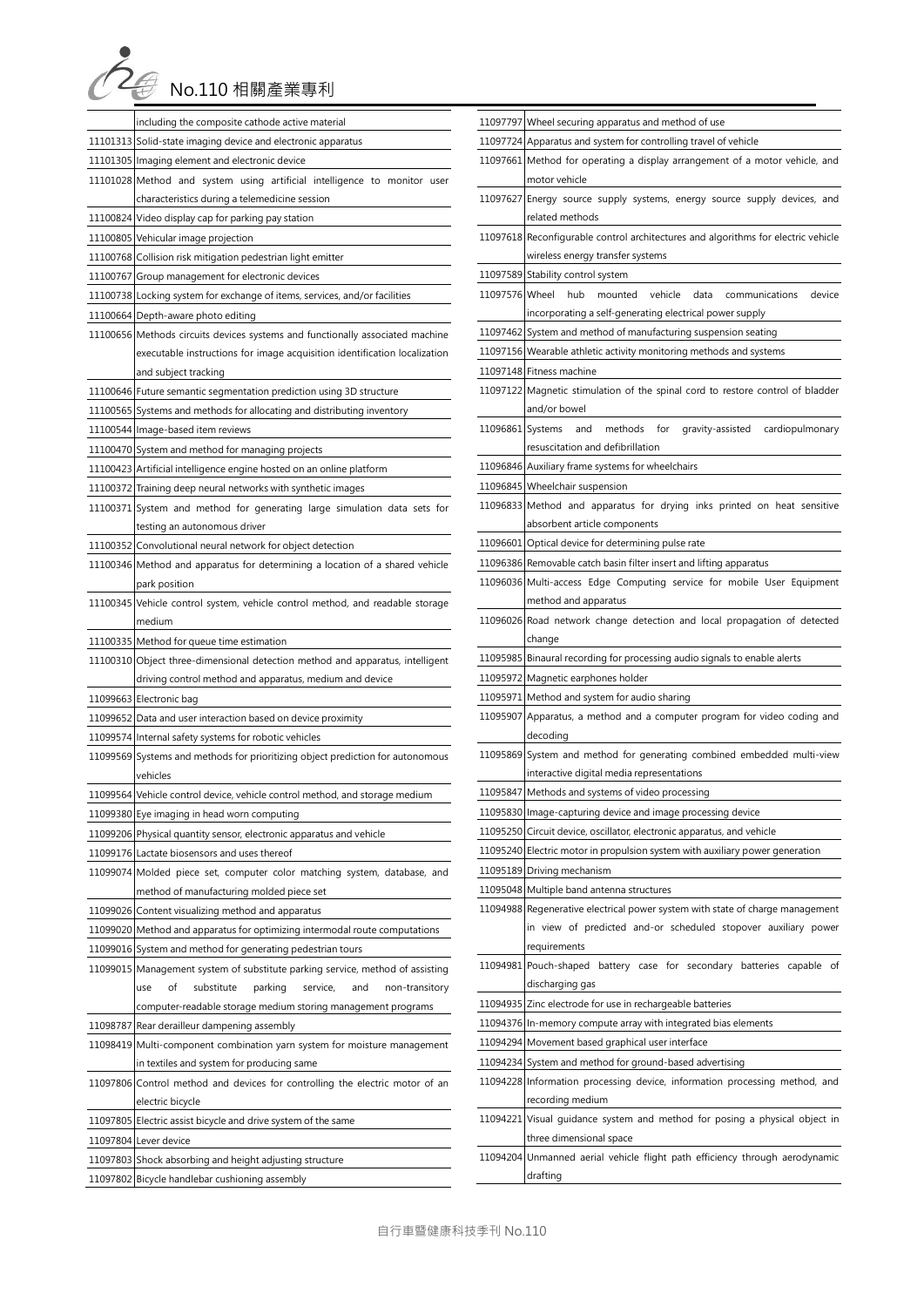

|                 | 11094202 Systems and methods for geo-fencing device communications                  |
|-----------------|-------------------------------------------------------------------------------------|
|                 | 11094191 Distributed safety infrastructure for autonomous vehicles and methods      |
|                 | of use                                                                              |
|                 | 11094112 Intelligent capturing of a dynamic physical environment                    |
|                 | 11094027 System and method to establish primary and secondary control of            |
|                 | rideshare experience features                                                       |
| 11094017        | Visualizing investment changes using augmented reality                              |
|                 | 11093994 In-store shopper location-based gift idea determination                    |
|                 | 11093972 Linking a transaction between a merchant and a resident of the same        |
|                 | vicinity to the resident viewing the merchant broadcast advertisement               |
|                 | 11093948 Systems and methods for performing identity validation for electronic      |
|                 | transactions                                                                        |
|                 | 11093922 System and method for point of sale transaction logging                    |
|                 | 11093887 Managing disbursement signals at payment systems                           |
|                 | 11093799 Rare instance classifiers                                                  |
|                 | 11093736 Systems and methods for machine vision based object recognition            |
|                 | 11093722 Holonomic RFID reader                                                      |
|                 | 11093545 Systems and methods for an automated cloud-based video surveillance        |
|                 | system                                                                              |
|                 | 11093515 Internet search result intention                                           |
|                 | 11093513 System and method for personal and peer performance ranking of             |
|                 | outdoor activities                                                                  |
|                 | 11093112 Navigating digital content using visual characteristics of the digital     |
|                 | content                                                                             |
|                 | 11093107 Portable terminal and icon arranging method thereof                        |
|                 | 11093040 Flexible device and method operating the same                              |
|                 | 11093026 Electronic device displays an image of an obstructed target                |
|                 | 11092967 Vehicle movement control device                                            |
|                 | 11092677 Time measurement device and time measurement unit                          |
|                 | 11092515 High-power, weather resistant platform for a test system for testing       |
|                 | collision or near-collision situations                                              |
|                 | 11092459 GPS features and functionality in an athletic watch system                 |
|                 | 11092456 Object location indicator system and method                                |
|                 | 11092305 Illumination device                                                        |
|                 | 11092212 Wire strainers                                                             |
|                 | 11092121 Saddle riding vehicle                                                      |
|                 | 11091865 Control method and washing machine                                         |
|                 | 11091262 Systems and methods for foldable arms                                      |
|                 | 11091226 Bicycle controller and bicycle control system including bicycle controller |
|                 | 11091225 Power train                                                                |
|                 | 11091224 Bicycle derailleur, operating method thereof, and bicycle                  |
|                 | 11091220 Pad and brake caliper for a bicycle disc brake                             |
|                 | 11091218 Ramp control for a front fork of a bicycle                                 |
|                 | 11091216 Bicycle operating apparatus                                                |
|                 | 11091214 Locking mechanism for a bicycle sharing system                             |
|                 | 11091159 Rear view monitoring device                                                |
|                 | 11091156 Road segment similarity determination                                      |
|                 | 11091152 Vehicle control device, vehicle control method, and storage medium         |
|                 | 11091133 Vehicle immobilization mechanism                                           |
| 11091092 Method | for<br>robotic vehicle<br>communication with<br>an<br>external                      |
|                 | environment via acoustic beam forming                                               |
|                 | 11091054 Smart load management apparatus and system for electric vehicle            |
|                 | charging                                                                            |
|                 | 11091047 Device for charging an electric vehicle and a method for verifying the     |
|                 | contact between a device for charging an electric vehicle and the                   |
|                 | electric vehicle                                                                    |

| 11091043 Multi-zone battery exchange system                                      |
|----------------------------------------------------------------------------------|
| 11091024 Systems for the aggregation of data with an electrically motorized      |
| vehicle                                                                          |
| 11090987 Tire pressure monitor cap                                               |
| 11090977 Wheel hub assembly                                                      |
| 11090847 Method of manufacturing a plastic frame for a two-wheeler               |
| 11090802 Modular multiple mobility base assembly apparatus for transporting an   |
| item being shipped                                                               |
| 11090652 Self-contained nucleic acid processing                                  |
| 11090547 Reflective video display apparatus for interactive training and         |
| demonstration and methods of using same                                          |
| 11090543 Decoupling hub assembly and a bicycle trainer with a decoupling hub     |
| assembly                                                                         |
| 11090542 System and method for controlling a bicycle trainer                     |
| 11090507 Optical filter for skin treatments: hair enhancement system             |
| 11090171 Apparatus, set and method for creating a plaster impression of a limb   |
| stump of a patient for manufacturing a prosthesis shaft and adaptor              |
| 11089833 Helmet for impact protection                                            |
| 11089831 Incrementally adjustable and pivotable semi-rigid retention strap for a |
| helmet                                                                           |
| 11089451 Automatic incident detection and reporting                              |
| 11089438 Locating tracking device by user-guided trilateration                   |
| 11089293 Imaging device                                                          |
| 11089248 Imaging apparatus and imaging method, camera module, and                |
| electronic apparatus capable of detecting a failure in a structure in            |
| which substrates are stacked                                                     |
| 11089246 Solid-state imaging device and electronic apparatus                     |
| 11089230 Capturing apparatus, capturing module, capturing system, and            |
| capturing apparatus control method                                               |
| 11089208 Method and system for user feedback in a motion constrained image       |
| stabilization system                                                             |
| 11089206 Electronic device and operating method thereof                          |
| 11089147 Systems, devices, and methods for generating messages                   |
| 11088867 External microcontroller communications                                 |
| 11088821 Secure communication in a traffic control network                       |
| 11088725 Wireless power transferring method and device therefor                  |
| 11088525 Grommet, battery pack, and electronic apparatus                         |
| 11087865 System and method for use of treatment device to reduce pain            |
| medication dependency                                                            |
| 11087748 Adaptive interface in a voice-activated network                         |
| 11087635 Methods and apparatus to develop in-vehicle experiences in simulated    |
| environments                                                                     |
| 11087627 Vehicle and bicycle communication to avoid vehicle door crash           |
| accidents                                                                        |
| 11087612 Security system                                                         |
| 11087604 Controlling device participation in wireless sensing systems            |
| 11087480 Image processing apparatus and image processing method                  |
| 11087447 Systems and methods for quality assurance of image recognition model    |
| 11087412 Intelligent compensation management                                     |
| 11087389 Actionable widget cards                                                 |
| 11087380 Method, article of manufacture, and system for provisioning available   |
| appointments                                                                     |
| 11087345 System and method for creating content for an event using a social      |
| network                                                                          |
|                                                                                  |